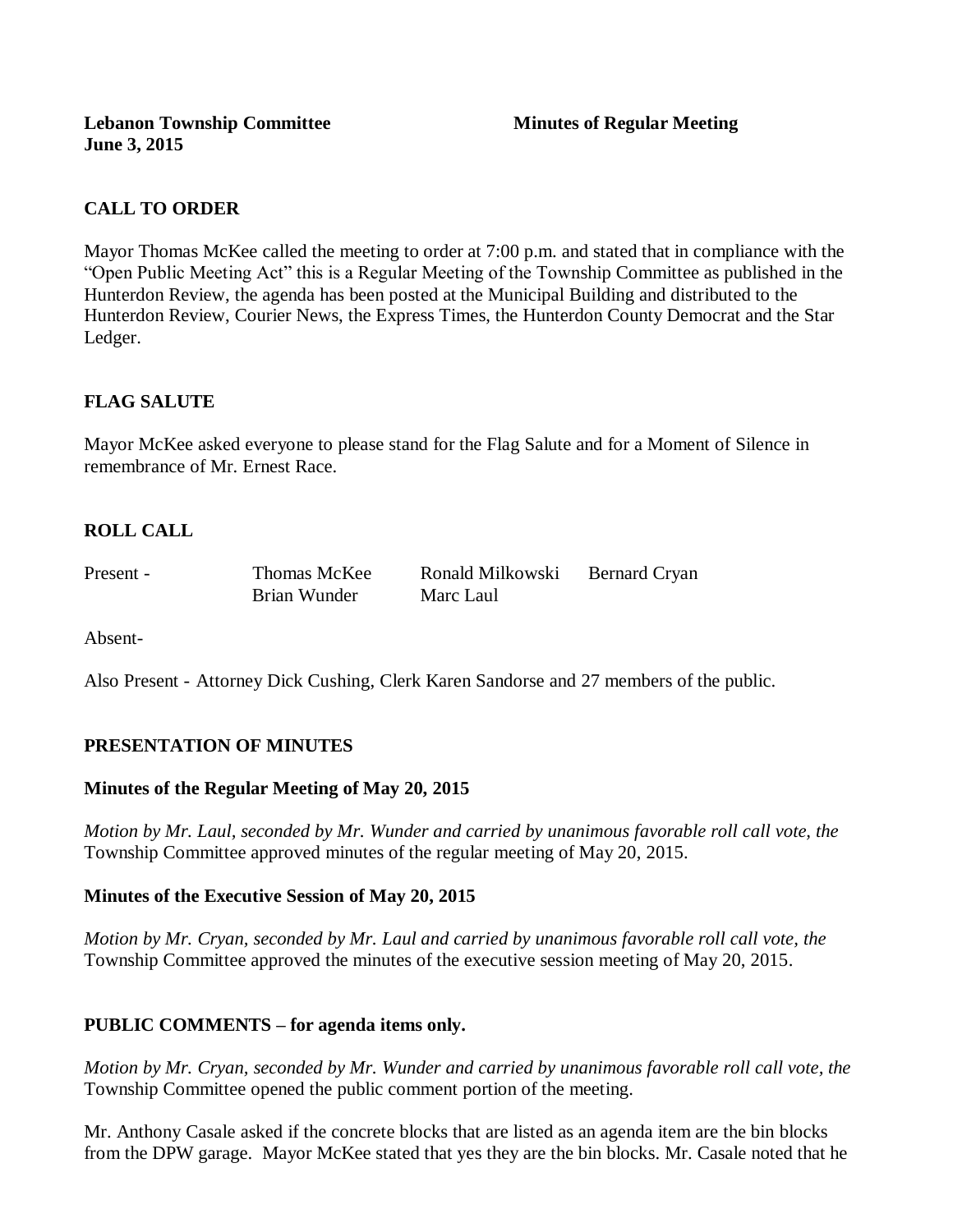LTCM 06/03/2015 Page 2 of 12

believes there is a history with the disposal of the bin blocks and does not feel that it is fair that the Township Committee has changed and there are only two members remaining who know the history. Mr. Casale asked for Mr. Milkowski and Mr. Wunder to provide an accounting of the issue. Mayor McKee stated that the matter will be discussed later on the agenda.

Mr. EJ Skidmore asked if they are the blocks that were removed from the DPW building construction site by Mr. Milkowski, in April 2011, with the help of the DPW employees and Township equipment. Mayor McKee stated that Mr. Skidmore was correct; however, he does not believe his statement to be factual.

Mr. Skidmore said that he would like to proceed with the matter on a factual basis. Mr. Skidmore stated that if someone says something they should be made to produce the facts. Mr. Skidmore stated that Mr. Milkowski is known for his "frugality" when it comes to spending of Township funds. Mr. Skidmore said that Mr. Milkowski should be commended on being diligent in watching how the Township's money is used. Mr. Skidmore stated that Mr. Milkowski somehow had three Township employees, on two different afternoons, load 50 bin blocks onto his trucks and took them to his property. Mr. Skidmore noted that Mr. Milkowski had stated that this was done to save the blocks for future use in the Township. Mr. Skidmore said that the Township DPW kept 25 bin blocks and located them on Township property for the Township's future use. Mr. Skidmore questioned why Mr. Milkowski needed to take 50 additional bin blocks to his property and hold them for 2 years, without the Committee being aware of it. The Committee was not made aware until a few weeks after the matter had been reported to the Hunterdon County Prosecutors office. Mr. Skidmore stated that when Mr. Milkowski informed the Committee that he had the blocks, he valued them at \$2.00 each. He determined the value based blocks that were auctioned off from a company that was going out of business. Mr. Skidmore stated that a friend of his was looking for bin blocks at that time and Mr. Skidmore was informed that there was a person with a Glen Gardner phone exchange selling 50 bin blocks for \$50 each on Craigslist. Mr. Skidmore stated that he found that routinely bin blocks are sold on Craigslist, for \$50 each, and new blocks cost \$65 each, without shipping. Mr. Skidmore noted that the concrete blocks are 2' x 2' x 6' long, reinforced with rebar and have a hook on top to be moved and stacked with heavy equipment. They weigh 3300 lbs. each. Due to this, shipping costs would be considerable. Mr. Skidmore said that at \$2 each, times 50 the total cost for the blocks would be \$100. Mr. Skidmore stated that the cost for the use of the Township's personal and equipment and the time it took to move the blocks to Mr. Milkowski's property would equate to possibly \$1000 - \$1500. Mr. Skidmore questioned the economics of it. Mr. Skidmore asked the Committee to be fair and ethical to the Township. He would like them to remove the friendships from the issue and determine if there was some impropriety that needs to be amended.

Ms. Tamara Dunning asked if all present will be able to speak under New Business, with regard to Unkempt Properties in the Township, as she was the only resident listed on the agenda. Mayor McKee stated that there are quite a few residents present and the Committee will do their best to let everyone make their comments.

*Motion by Mr. Laul, seconded by Mr. Cryan and carried by unanimous favorable roll call vote, the* Township Committee closed the public comment portion of the meeting.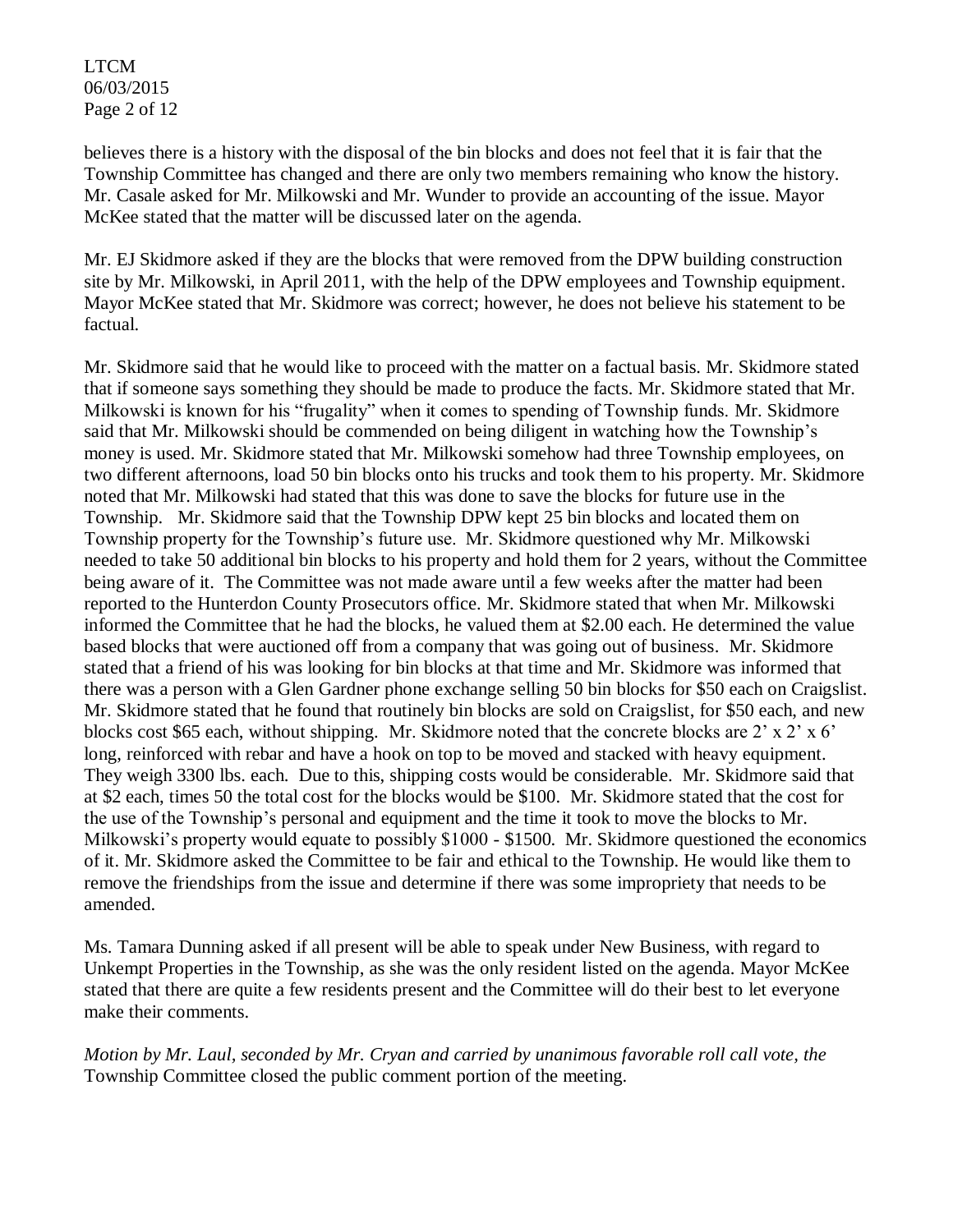LTCM 06/03/2015 Page 3 of 12

### **RESOLUTIONS**

#### **Resolution No. 42-2015 – Professional Services Appointment – Tax Map Maintenance/Updates**

*Motion by Mr. Laul, seconded by Mr. Cryan and carried by unanimous favorable roll call vote, the* Township Committee approved Resolution No. 42-2015 as written below. The Contract is not to exceed \$10,000.00 without further approval of the Mayor and Committee

### TOWNSHIP OF LEBANON COUNTY OF HUNTERDON STATE OF NEW JERSEY RESOLUTION NO. 42-2015 PROFESSIONAL SERVICE APPOINTMENT

WHEREAS, there exists a need for Professional Engineering Services for Tax Map Maintenance and Updates in the Township of Lebanon, and

WHEREAS, the Local Public Contracts Law (N.J.S.A. 40A:11-1 et seq.) required that the resolution authorizing the award of contracts for "Professional Services" without competitive bids must be publicly advertised; and

WHEREAS, the Mayor, Township Clerk and Chief Financial Officer are hereby authorized and directed to execute the agreements; and

WHEREAS sufficient funds are available in the 2015 Municipal Budget for the Township of Lebanon for such services.

NOW THEREFORE, BE IT RESOLVED by the Township Committee of the Township of Lebanon, in the County of Hunterdon, on this 3rd day of June, 2015 as follows:

> Heritage Consulting Engineers is hereby appointed to provide professional land surveying and drafting services to maintain and provide updates to the Lebanon Township Municipal Tax Map for the year 2015.

#### **Resolution No. 43-2015 – 2014 Audit**

*Motion by Mr. Laul, seconded by Mayor McKee and carried by favorable roll call vote, the Township* Committee approved Resolution No. 43-2015 as written below. AYES: McKee, Milkowski, Laul, Cryan NAYS: Wunder

> TOWNSHIP OF LEBANON COUNTY OF HUNTERDON STATE OF NEW JERSEY RESOLUTION NO. 43-2015

#### GOVERNING BODY CERTIFICATION OF THE ANNUAL AUDIT

WHEREAS, N.J.S.A. 40A:5-4 requires the governing body of every local unit to have made an annual audit of its books, accounts and financial transactions, and

WHEREAS, the Annual Report of Audit for the year 2014 has been filed by a Registered Municipal Accountant with the Municipal Clerk pursuant to N.J.S.A. 40A:5-6, and a copy has been received by each member of the governing body; and,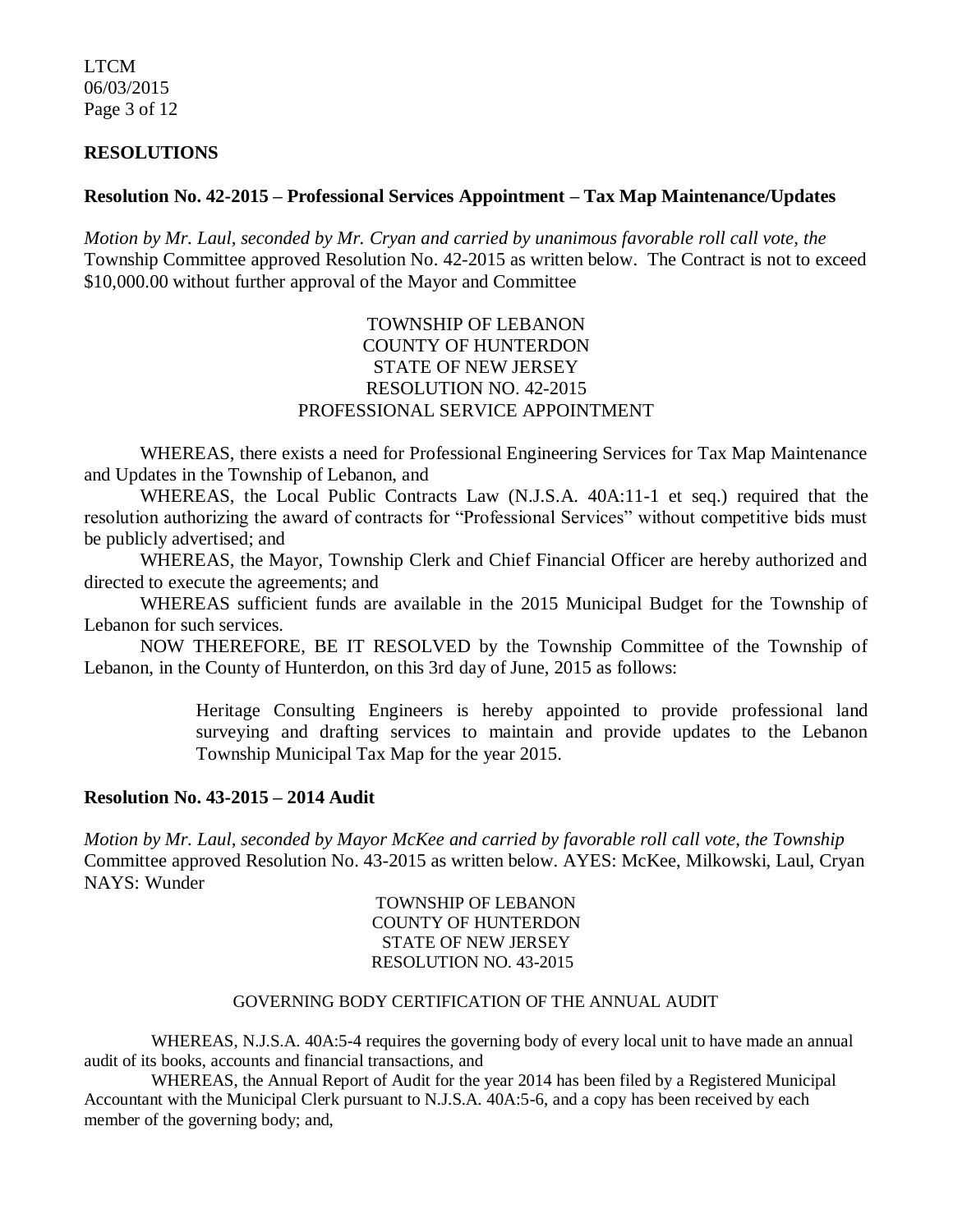#### LTCM 06/03/2015

Page 4 of 12

WHEREAS, R.S. 52:27BB-34 authorizes the Local Finance Board of the State of New Jersey to prescribe reports pertaining to the local fiscal affairs; and,

WHEREAS, the Local Finance Board has promulgated N.J.A.C. 5:30-6.5, a regulation requiring that the governing body of each municipality shall by resolution certify to the Local Finance Board of the State of New Jersey that all members of the governing body have reviewed, as a minimum, the sections of the annual audit entitled "Comments and Recommendations, and,

WHEREAS, the members of the governing body have personally reviewed as a minimum the Annual Report of Audit, and specifically the sections of the Annual Audit entitled "Comments and Recommendations, as evidenced by the group affidavit form of the governing body attached hereto; and,

WHEREAS, such resolution of certification shall be adopted by the Governing Body no later than fortyfive days after the receipt of the annual audit, pursuant to N.J.A.C. 5:30-6.5; and,

WHEREAS, all members of the governing body have received and have familiarized themselves with, at least, the minimum requirements of the Local Finance Board of the State of New Jersey, as stated aforesaid and have subscribed to the affidavit, as provided by the Local Finance Board, and

WHEREAS, failure to comply with the regulations of the Local Finance Board of the State of New Jersey may subject the members of the local governing body to the penalty provisions of R.S. 52:27BB-52, to wit:

R.S. 52:27BB-52: A local officer or member of a local governing body who, after a date

fixed for compliance, fails or refuses to obey an order of the director (Director of Local

Government Services), under the provisions of this Article, shall be guilty of a

misdemeanor and, upon conviction, may be fined not more than one thousand dollars

(\$1,000.00) or imprisoned for not more than one year, or both, in addition shall forfeit his office.

NOW, THEREFORE BE IT RESOLVED, That the Township Committee of the Township of Lebanon, hereby states that it has complied with N.J.A.C. 5:30-6.5 and does hereby submit a certified copy of this resolution and the required affidavit to said Board to show evidence of said compliance.

# **OLD BUSINESS**

## **Concrete Blocks**

Mayor McKee stated that the issue of the bin blocks has been reviewed by the Hunterdon County Prosecutor's office. There were concerns raised by residents as to how the blocks were removed from the Township. Mayor McKee stated that he understands that the blocks were viewed as construction waste or garbage by the Prosecutor. Mayor McKee stated that there was some discussion at the construction site regarding the blocks; however, he does not know who the individuals were in the discussion. Subsequently, Mr. Milkowski removed the salvage blocks from the DPW site. Mayor McKee stated that a resident filed a complaint saying that Mr. Milkowski stole the blocks. Mayor McKee noted that he does not believe that to be the fact but others disagree with him. Mayor McKee stated that it has been more than two years and there was an investigation by the Prosecutor's office in March 2013. It was determined that there was no criminal intent. The Prosecutor asked for the Township Attorneys opinion and a lesson on how to properly dispose of public property. Mayor McKee stated that the Prosecutor's decision did not satisfy everyone and the matter went back again for his review. The Township was advised that the Prosecutor was looking into that issue; however, the Committee has not heard anything back since that time, in 2013. Mayor McKee said that the Committee has since found out that a concerned resident has contacted the State Senator to ask for assistance in the investigation of the issue. The State Senator referred the matter to the Attorney General. The resident who issued the complaint received notification from the Attorney General or from the Senator's office suggesting that the matter be returned to the original letter from the Prosecutor. Mayor McKee stated that in his opinion, 2 years have passed and many have investigated the issue. The matter has now come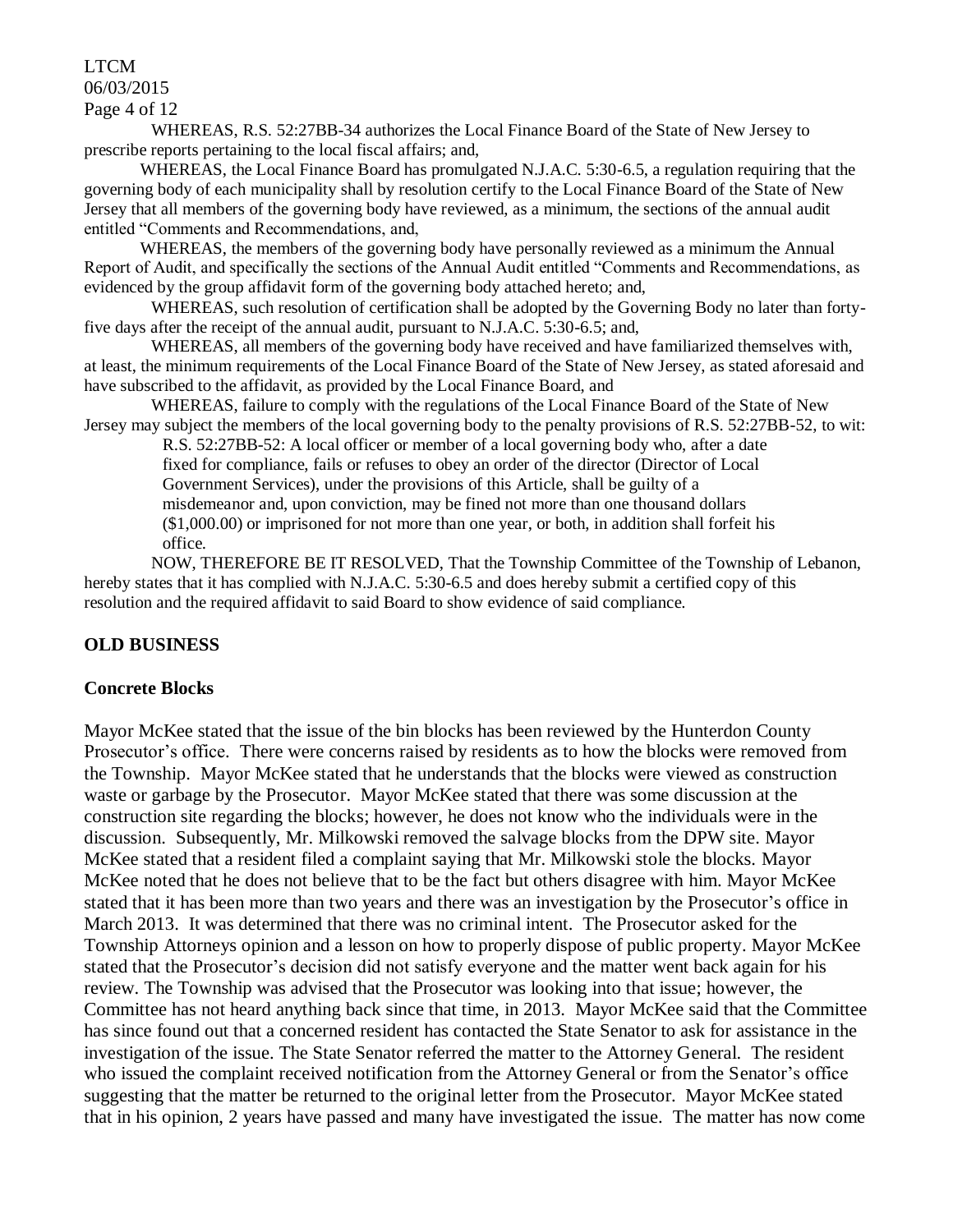### LTCM 06/03/2015 Page 5 of 12

back to the Committee again. The Prosecutor feels that the blocks are garbage and need to be disposed of by the Township properly.

Mr. Wunder stated that his opinion differs vastly from the Prosecutor who is politically appointed by the Governor and the Attorney General. Mr. Wunder feels that the Prosecutor took a narrative made by Mr. Milkowski. Mr. Wunder stated that if he had conducted a true investigation the Prosecutor would know the value and significance of the block. Mayor McKee asked Mr. Wunder if he feels that the Prosecutor "shirked" his duties. Mr. Wunder stated that he does believe so and feels that there are political overtones and it "ripples from the Township, through the County, to the State". Mr. Wunder asked if the blocks are garbage why would Mr. Milkowski want them and why would he use his truck and trailer to move them to his property. Mr. Wunder asked Mr. Milkowski who asked or told him to take the blocks. Attorney Cushing advised that it would be best for the Committee members to make comments as opposed to questions being asked. Mr. Wunder stated that it all about authorization; who authorized Mr. Milkowski to take the blocks?

Mr. Milkowski stated that he was at the DPW garage, prior to the start of construction. He was approached by the DPW Supervisor who informed him that he had a few blocks that he needed to move as they were in the way of the construction. Mr. Milkowski stated that "the bulk" of the blocks were used in the salt shed that was to be demolished. Mr. Milkowski stated that it was specified in the construction contract that the contractor was responsible to dispose of the blocks. The first few were placed around the building. Mr. Milkowski stated that the DPW Supervisor, Warren Gabriel, asked if he knew of anyone who would be interested in taking the blocks that he did not keep. Mr. Milkowski stated that he told Mr. Gabriel that he could help him out. Mr. Milkowski stated that he figured that the DPW would have a need to use them again for bins. He figured why dispose of them and then have the need to purchase more. Mr. Milkowski stated that the DPW loaded 5 or 6 blocks onto his trailer. Mr. Milkowski noted that when the contractor heard that he had taken some of the block, he asked if he could dispose of more. Mr. Milkowski's thought was to take enough for five bins and store them on his farm, since there was no room on the construction site. Mr. Milkowski stated that the contractor then loaded the blocks and noted that the DPW did not load anymore. They only loaded the blocks that they needed to be moved out of the way. The contractor then again asked if Mr. Milkowski needed more and he said that he would not take anymore because they were not needed. The contractor then piled some of the block in the back of the site and disposed of some. The contractor never did dispose of the pile he had left. Mr. Milkowski stated that when the new contractor took over the project, the Township had to dispose of some of the blocks and some were left. They ended up using 25 of the blocks. Mr. Milkowski questioned that if the contractor disposed of all of the blocks as he was supposed to by contract, where would the Township get the 25 blocks from that they are using now? Mr. Milkowski stated that that was the purpose of him taking them and noted that they are still piled where he unloaded them. Mr. Milkowski stated that he has now contacted the Mayor to say that he has been storing the blocks for the Township for a while but he now needs the space. This is why the issue is before the Committee at this time. Mr. Milkowski stated that when the complaints came in it was always around election time. He feels that the block complaints are nothing more than political. Mr. Milkowski stated that as the liaison for DPW he thought that if the Township could use the blocks in the future, why dispose of them all?

Mr. Wunder asked whether the Township paid for the blocks to be disposed of through the contract. Mr. Milkowski stated that the Township did pay to have the blocks disposed of and the building demolished but the contractor never did it.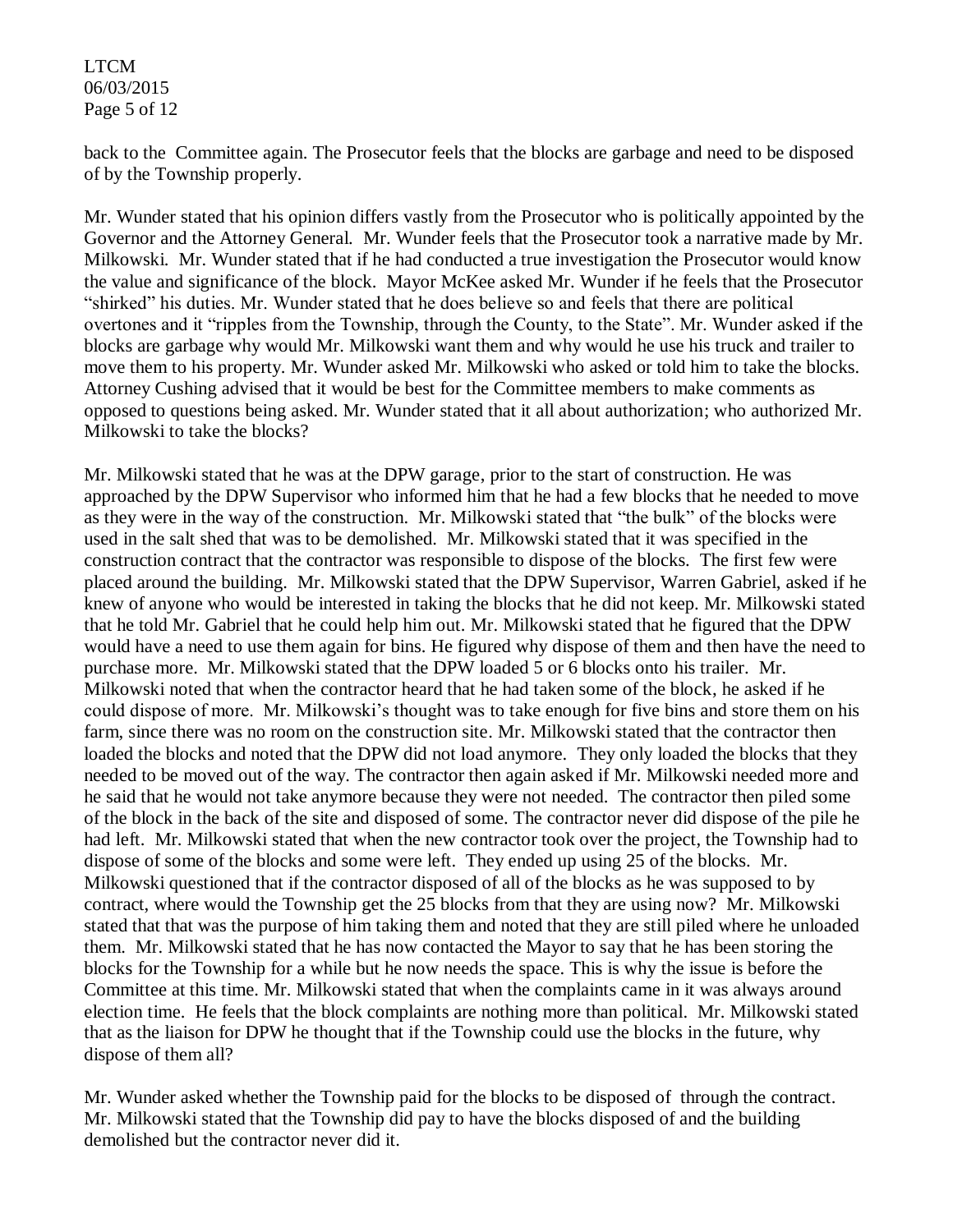LTCM 06/03/2015 Page 6 of 12

Mr. Wunder stated that as a Committeeman Mr. Milkowski should not have taken the block. Mr. Milkowski stated that he did not take them, he was storing them. Mr. Wunder stated that in 2013 meeting minutes it states, multiple times, that the DPW does not need additional blocks as the DPW Supervisor retained what he needed. Mr. Wunder stated that the blocks should have gone out to bid.

Mayor McKee stated that he does not believe that anyone thinks that the blocks should not be put out for public bid. Mayor McKee stated that in the history of the matter, prepared by Attorney Cushing, he offers suggestions on how to properly dispose of the blocks, as per the Prosecutor's recommendations.

Mr. Wunder stated that he is one of many contractors in the Township who was denied the opportunity to bid on the blocks. Mr. Wunder stated that he does not believe that the blocks would still be at Mr. Milkowski' if no one brought this to the Prosecutor's attention. He does not believe that he was storing them. Mr. Wunder stated that the DPW Supervisor and Mr. Milkowski have said, on many occasions, that they blocks were not needed. Now bringing them back will cost the taxpayers more money to dispose of them.

Mayor McKee stated that he feels that the blocks need to come back and be disposed of lawfully. Mr. Wunder suggested that Mr. Milkowski bring the blocks back to a location other than the DPW site. Mayor McKee stated that that cannot be done and noted that as an elected official the public trust is what is most important. The perception of a Committeeman having the blocks could be wrong. Mayor McKee said to end the issue the Committee needs to bring the blocks back to the Township and auction them off.

Mr. Cryan asked if there were any items to auction in the near future. Mr. Gabriel stated that there is nothing at this time. Mr. Cryan stated that the blocks are the Townships and proposed that Mr. Milkowski needs to return them to the Township, at his cost, to be auctioned off. Mayor McKee agreed with Mr. Cryan's comments. Discussion was held on the places where the blocks can be stored until they are auctioned off; possibly the rear parking lot in the park or the Diane Glass property. Mr. Milkowski stated that it may not be safe to stack them.

Mr. EJ Skidmore stated that he signed the complaint against Mr. Milkowski with the Prosecutor's office. He accused him of stealing the bin blocks in violation of state criminal statutes. Mr. Skidmore stated that he was a police officer for 31 years and has been exposed to investigations. Mr. Skidmore said that he was in close correspondence with the Prosecutor during the investigation. The investigation consisted of contacting a person who is an advisor to the Committee and the Township Clerk to obtain copies of records that Mr. Skidmore had submitted, to verify their truth. Mr. Skidmore noted that within a few weeks of the filing of the complaint and the conversation that occurred between the Committee advisor and the Prosecutor's office, Mr. Milkowski came forward stating that he had the blocks. Mr. Skidmore said that the Prosecutor accepted Mr. Milkowski's story without any additional investigation. Mr. Skidmore noted that there are three or four witness that can tell how Mr. Milkowski gained knowledge of the blocks and how he took them. Mr. Skidmore stated that the Prosecutor ignored the "illogic" of Mr. Milkowski's story. Mr. Skidmore stated that the matter of where the blocks should be located needs to be put to rest as it does not matter where they are located, it does not affect the act. Mr. Skidmore stated that the Prosecutor did a horrible investigation. Mr. Skidmore noted that the value of the block is \$50 each, used, but based on the contract, the concrete blocks were to be recycled and their weight measured. The Township would then receive credit under the Clean Communities Act which would have been money back to the Township.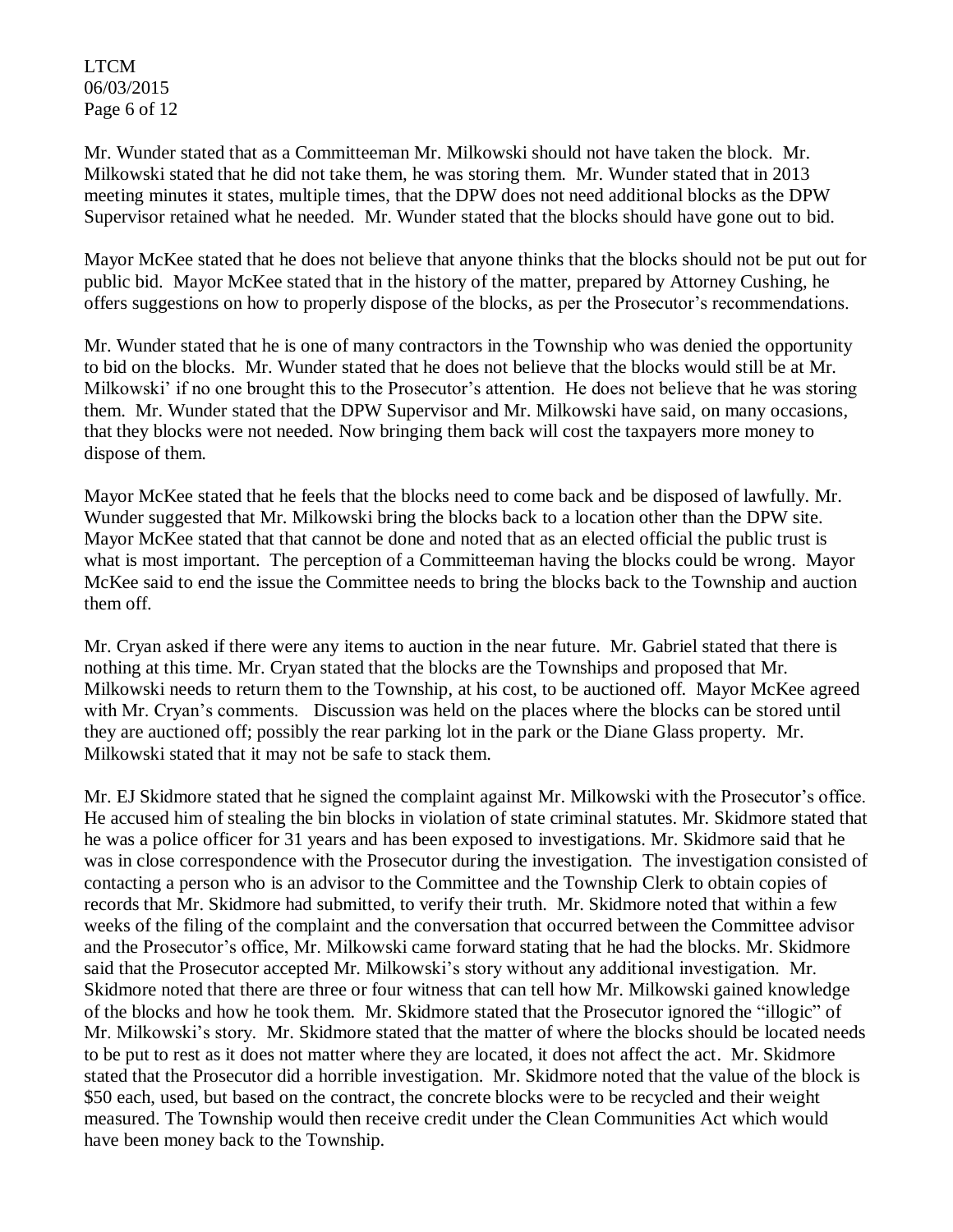LTCM 06/03/2015 Page 7 of 12

Attorney Cushing stated that Mr. Skidmore was referring to him when he spoke of the Committee advisor who had a conversation with the Prosecutor's office. Attorney Cushing stated that he feels that Mr. Skidmore is off base as the Hunterdon County Prosecutor is an extraordinary prosecutor. He does a very good job and must screen what are political accusations as opposed to claims of criminal conduct. Attorney Cushing said that he is disappointed with Mr. Skidmore making the statements that he did against the prosecutor. Prosecutor Kearns is highly regarded by the Freeholders and law enforcements officers. He is the highest ranking law enforcement officer in the County who all police officers in the County report to. Attorney Cushing stated that in addition, the Attorney General's office is highly regarded also. Attorney Cushing stated that he feels that it is off base to say that the Attorney General or the County Prosecutor is not capable or is someway politically driven. Attorney Cushing stated that he feels that comments such as Mr. Skidmore's are inappropriate and undermine government and he feels that they have no place in a municipal gathering. Attorney Cushing stated that individuals need to have respect for law enforcement. Attorney Cushing noted that this is his opinion and he feels that Mr. Skidmore is way off base.

Mr. Wunder stated that he agrees with Mr. Skidmore's comments. Mr. Wunder noted that Attorney Cushing's opinion has ultimately resulted in the Township paying out \$6000. This is due to Mr. Skidmore requesting copies of Attorney Cushing's bills and the redaction of such being sent to the Government Records Council for their ruling.

Attorney Cushing stated that Mr. Wunder is referring to Mr. Skidmore submitting a significant number of OPRA requests for invoices from his office.

Mr. Cryan stated that wherever the Committee decides to put the blocks, safety needs to be the first item considered. He feels that the Glass property may be a good location.

Mayor McKee stated that lawfully the blocks need to be returned to the Township.

*Motion by Mayor McKee, seconded by Mr. Wunder and carried by favorable roll call vote, the* Township Committee demanded that AS Milkowski and Son return the 50 bin blocks to the Township, at their cost, to a destination to be determined, by the next meeting. AYES: Wunder, McKee, Laul, Cryan ABSTAIN: Milkowski

## **Food Pantry**

Mr. Cryan stated that he met with representatives from the State regarding the use of an area of the Hagedorn Property for the Food Pantry. It appears that a spot has been selected. Mr. Cryan said that the State is putting together paperwork for review. Mr. Cryan called Ruth from the Food Pantry and she is very excited.

## **NEW BUSINESS**

## **Tamara Dunning – Unkempt Properties in the Township**

Ms. Tamara Dunning informed the Committee that she has been a resident of Lebanon Township for almost 30 years and she and her husband have raised their two children here. They are looking to sell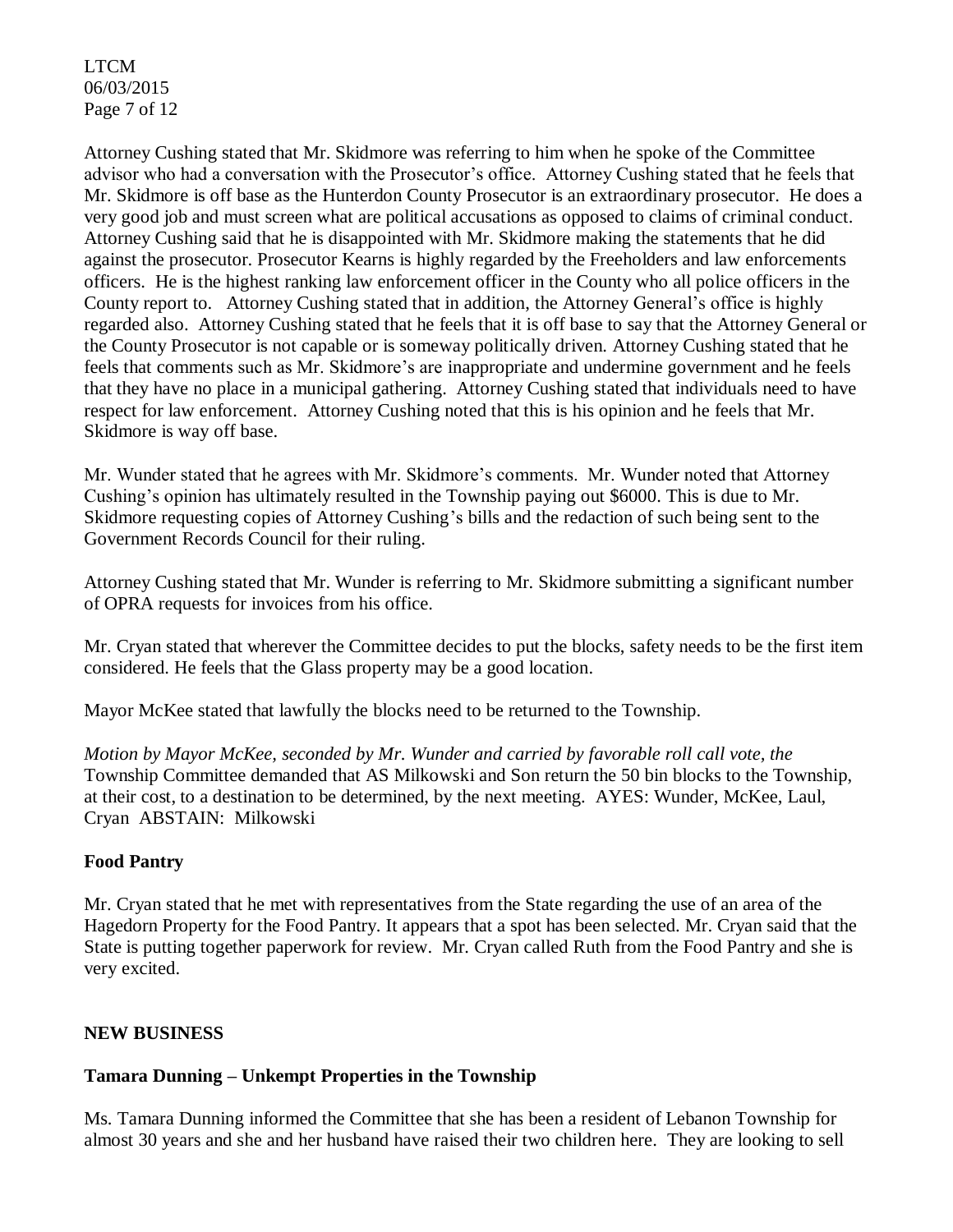LTCM 06/03/2015 Page 8 of 12

house and buy something smaller in the Township. There are two houses in her neighborhood that are in terrible condition. One of the homes has been collecting junk for possibly 50 years. Also, 10 years ago a gentleman moved into the house next to them and has accumulated things, such as, a junk boat, junk cars and lumber. Recently, over a month and a half timeframe, the neighbor cut up a car and placed it in recycling bins. Ms. Dunning stated that she came to the Township to see the Zoning Officer about the issue and was informed that there is no ordinance in place to prevent such a thing. Ms. Dunning noted that she spoke to the neighbor on numerous occasions and got nowhere. Ms. Dunning stated that when looking for a house in the Township she found many places in terrible condition. Ms. Dunning's realtor informed her that people would not come to see a house that was for sale in her development because of the junky houses at the end of the road. Ms. Dunning stated that she and other individuals took a number of pictures around the Township and provided copies to the Committee to view. Ms. Dunning also provided the Committee with a letter from the Appraiser Association of the United States and also from New Jersey. The letters state that property values are 10% less when there are neighbors with unkempt properties. Ms. Dunning stated that this puts her in a bad situation as she is not in a position to lose money. Ms. Dunning read a letter that she sent to her neighbors regarding the issue. Ms. Dunning told the Committee that she does not understand why the Township does not have ordinances to prevent these sorts of problems. Lebanon Township is not completely a farming community, there are residential neighborhoods.

Ms. Dolores Papp stated that she has been in Township for 50 years, raised her kids here and loves the Township. The Township schools and people are great. Ms. Papp stated that she agrees with Ms. Dunning. Some of the homes have been there for a long time and the owners have been there for a long time also. It is hard to approach them and ask them to clean up their yards. Ms. Papp informed the Committee that she looked at the Township's ordinances and feels that they would be able to address the issues of junk. The ordinances cover items such as unlicensed vehicles, which would cover junk cars and motor homes, as they are prohibited on private property. Ms. Papp stated that the interpretation in the ordinance of Junk Yards is exactly what is in the neighbor's yards. The properties are not licensed Junk Yards but they look like junk yards. Ms. Papp stated that she agrees that people should be able to do as they please with their properties; however, not when others have to look at it. She feels that the junk will encourage rodents. Ms. Papp informed the Committee that she has a sister who was an appraiser for years. When she rode around the Township with Ms. Papp she said that the Township is losing property values because of the unkempt properties. Ms. Papp stated that the ordinances relative to littering covers the areas of concern also. Ms. Papp stated that trees were cut down and have been laying down for a year and half and not removed. Ms. Papp stated that it appears that the Township does not need to establish an ordinance, it just needs the existing ones to be enforced.

Mayor McKee stated that the residents need to meet with the Zoning Officer to discuss their concerns. He will then go out and view the property to determine if the issues are defined in the Township's ordinances.

Mr. Wunder asked how many properties were viewed as a problem. The response was a lot.

Mr. Skidmore stated that in his experience he found that the County Health Department is also a good agency to contact if the property attracts vermin.

Ms. Dawn Pascale stated that she has been a lifelong resident of the Township and she and her husband decided to raise kids here. Ms. Pascale and her husband have been looking to move for two years and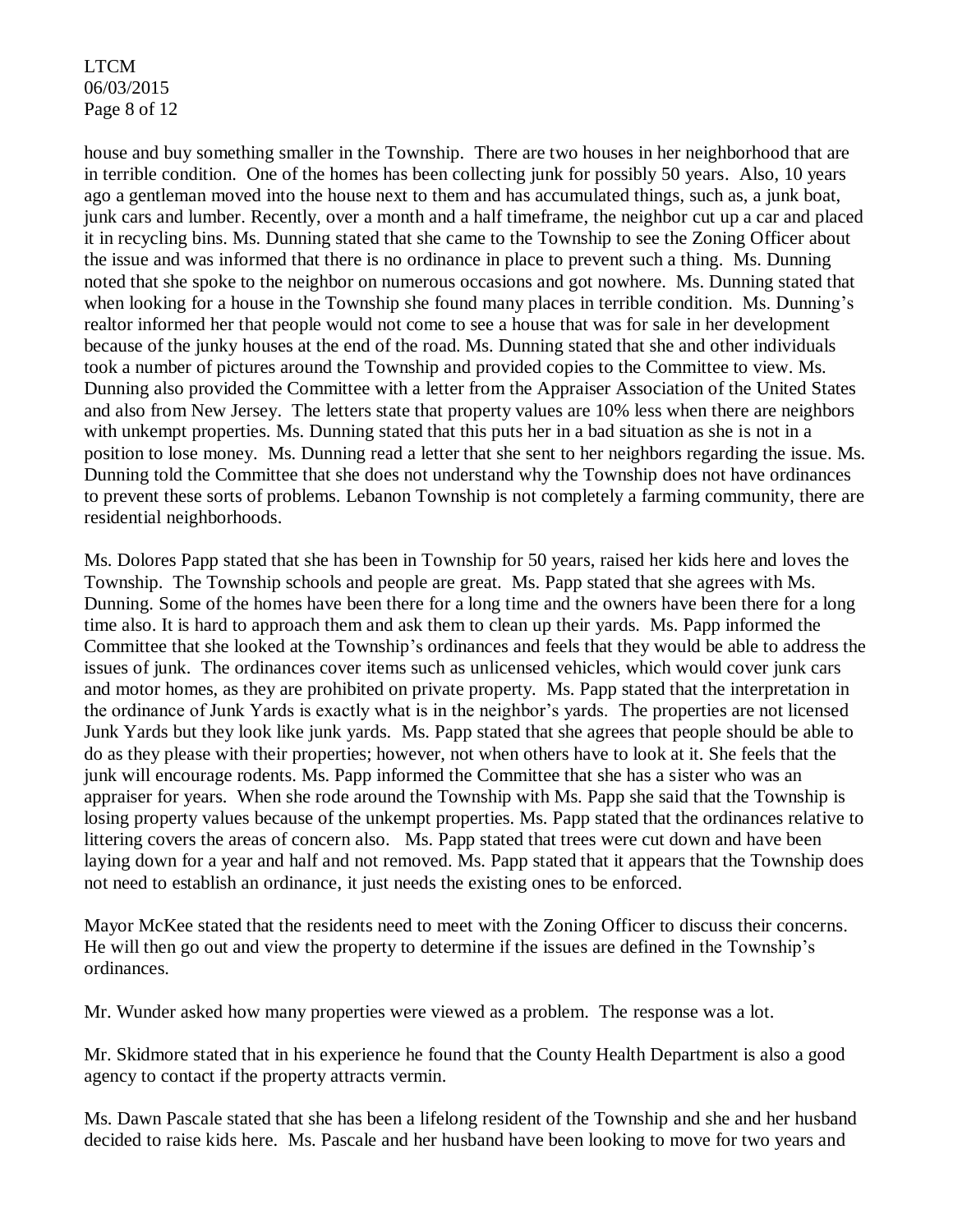LTCM 06/03/2015 Page 9 of 12

wanted to stay in Lebanon Township because their children attend that school. Ms. Pascale spoke to Mr. Flemming regarding several abandoned houses and properties with collections of items in their yards. Mr. Flemming did not have an answer for her grievance. Ms. Pascale stated that the ordinance pertaining to no parking on Voorhees is not enforced. She has asked the high school kids to move their cars as they litter along the roadway. Ms. Pascale has contacted the Police Department and the high school regarding the problem. The high school has been helpful in having the students move. Ms. Pascale stated that if there are ordinances in place then there needs to be the proper people in place to enforce them. Ms. Pascale stated she and her husband have now decided to move out of the Township due to property values that are being decreased due to the debris and clutter on most roads and areas in the Township.

Attorney Cushing stated that the Governing Body and Clerk can bring the concerns raised to the Zoning Officer as well as to provide him with the minutes of the meeting. Ms. Pascale stated that she has spoken to the Zoning Officer and he does not have an answer. It is concerning that property values are going down because of the problem. She finds it disturbing that she is going to take a financial hit because of the appearance of the street.

Ms. Tamara Dunning stated that it was suggested to her and she considered putting the flyer she wrote on Facebook but thought that it would bring too many people to the meeting and it would get out of hand. Ms. Dunning noted that those in attendance are a small group of people who have talked about the issues; however, she thinks that there are many more in the Township that feel the same way. Ms. Dunning stated that she has met with the Zoning Officer, 5 times in 8 years, and her husband has once. They were informed that there are no ordinances to address the issue. Ms. Dunning feels that in looking at the ordinances it appears that there is a miscommunication with the Zoning Officer, who is wonderful. He listened to Ms. Dunning's concerns and said that if there was something that was enforceable he would be happy to do so. Mr. Flemming suggested that Ms. Dunning attend that Committee meeting to state her concerns. Ms. Dunning stated that if there are ordinances in place they need to be cleaned up so Mr. Flemming can enforce them.

The Mayor McKee stated that he will speak to Mr. Flemming and that he should review the minutes of the meeting to see if the situation can be resolved.

Mr. Laul asked if the Zoning Officer keeps a log of the complaints he receives. The Committee agreed that it is a good suggestion.

Mr. Daniel Eddy stated that prior to moving to the Township he reviewed all of the Codes on line. It appears that the new residents want to change how things have been in the Township for years. He has heard this from residents who have lived here for many many years. Mr. Eddy stated that although there is an issue in a particular neighborhood, that he was not aware of, he does not feel that it is the Township's job to tell people how to live and how to keep their property. Mr. Eddy said that there are plenty of options or codes in place to deal with the issues; putting more restrictions on the residents is not the answer.

Ms. Dunning asked if the Committee will discuss the issue and respond to it at a later meeting. Mayor McKee stated that he will first speak with the Zoning Officer and review the ordinances to see how to proceed.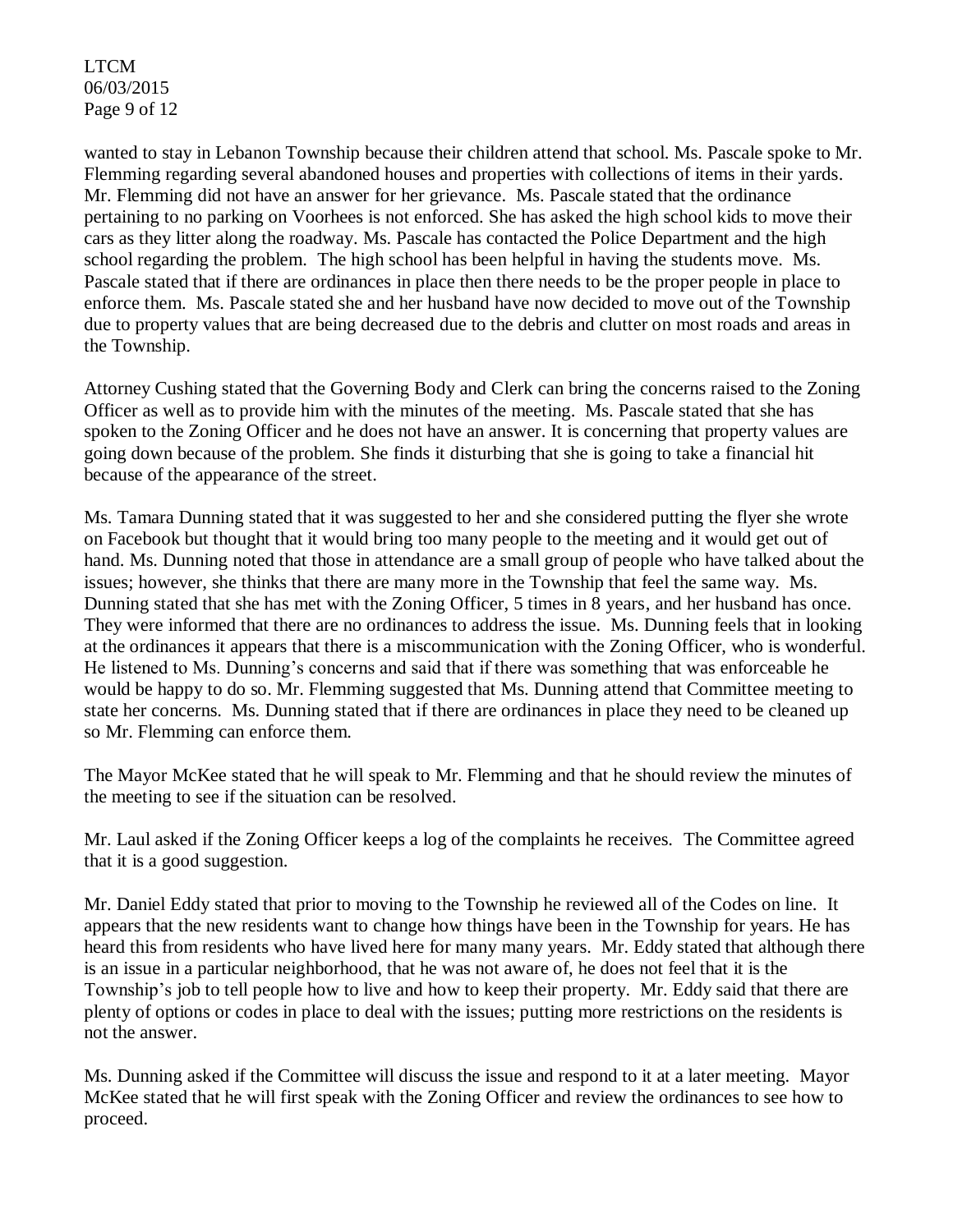LTCM 06/03/2015 Page 10 of 12

Mr. Cryan asked if the pictures were taken from the public street or did someone gain access to another resident's property? Ms. Dunning said that the pictures were taken from a public street. Attorney Cushing stated that if there is evidence of vermin they should call the County Department of Health. Ms. Dunning stated that she has not witnessed any vermin.

Ms. Donna Summers stated that she has been a resident for close to 28 years and said that if the pictures were published on Facebook it could lead to a lot of problems. Ms. Summers noted that if the flyers were put in mail boxes, and they did not receive approval from the post office, it is a federal offence. Ms. Summers stated that residents should govern themselves. If someone has a problem with a neighbor hoarding it should be brought to the police department. People should not walk around taking pictures. Ms. Summers stated that she pays taxes and she feels that she should have, what she has, on her property. Ms. Summers stated that she has a wheelbarrow and a boat on her property. She wants to know if she will be told that she cannot keep a covered boat on her property. Ms. Summers noted that the Township is not a land association, that pays dues, and questioned if people are going to start telling the residents what drapes they can hang? Ms. Summers said that people who are hoarders are an exception but she does not believe that residents who have things in their side yards or backyard should be policed.

Ms. Papp stated that there is no objection to people having a boat, a motorhome, a wheelbarrow or anything that belongs on a residential property. They are strictly speaking about junk and garbage. The pictures that were taken did not go on the web or Facebook. They were taken and brought to the municipal office. Ms. Papp believes in the right for everyone to do as they choose on their property but not disposing of garbage is a problem.

Mr. Milkowski stated that in future residents need to stay on public property when taking pictures. In looking at them it appears that it would have been difficult for them to be taken from the road.

Ms. Dunning stated that the photos that were taken were taken with a zoom lens. She would never trespass on someone else's property.

## **Resignation – Head Library Clerk**

*Motion by Mr. Cryan, seconded by Mr. Wunder and carried by unanimous favorable roll call vote, the* Township Committee accepted the resignation of Wendy Harding with regret.

## **July and August Meetings – One Meeting Per Month**

*Motion by Mr. Cryan, seconded by Mr. Wunder and carried by unanimous favorable roll call vote, the* Township Committee canceled the July 15, 2015 and August 17, 2015 Committee meetings.

## **Recycling Coordinator Memo - Electronic Collection Event**

Mr. Laul stated that he would like to speak to the Recycling Coordinator regarding the Electronic Collection Event. The matter is tabled to the next meeting.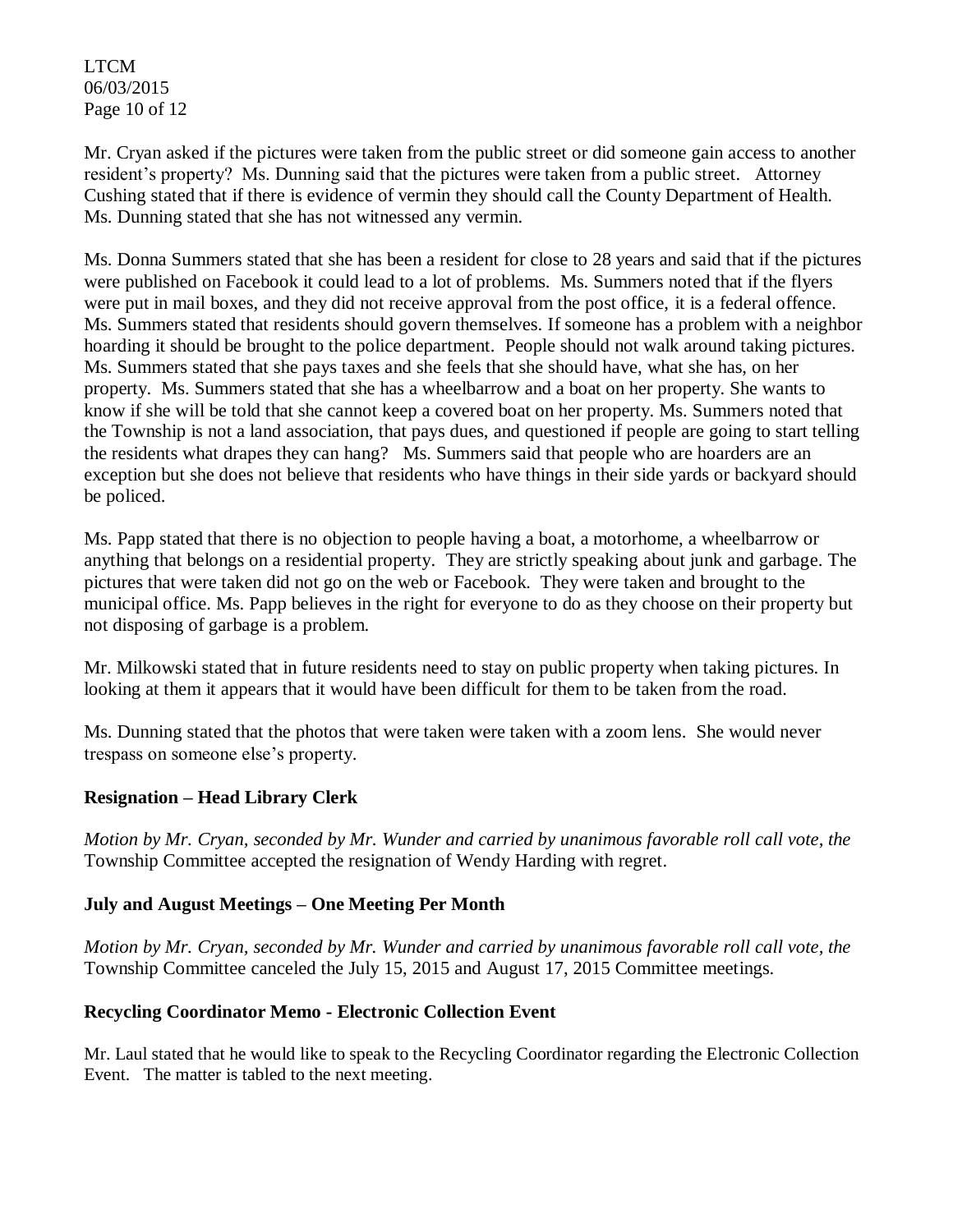LTCM 06/03/2015 Page 11 of 12

#### **Eagle Scout Award Ceremony**

Mayor McKee stated that the Boy Scouts of America, Troop 92 will hold an Eagle Court of Honor this weekend, Sunday June 7, 2015. There are two Scouts from the Township that will be honored, Quinn Levy and Eric Pecina. Mr. Laul will attend on behalf of the Township Committee. The Mayor and Clerk will prepare a cover letter for Mr. Laul to present at the meeting stating that the Committee intends to adopt proclamations for the achievements they have made.

#### **Califon Bridge Closure**

Mr. Laul stated that the Califon Bridge will be closing for repair. Mr. Laul asked the DPW Manager if the closure will affect the paving on Raritan River Road. Mr. Gabriel stated that it has not been discussed yet but the traffic will need to be redirected.

### **PRESENTATION OF VOUCHERS**

Committee Members provided a description of vouchers exceeding \$1000.00.

*Motion by Mr. Laul, seconded by Mr. Cryan and carried by unanimous favorable roll call vote, the* Township Committee approved the June 3, 2015 bill list in the total amount of \$68,426.24.

### **CORRESPONDENCE**

a. Recreation Commission April 2, 2015 Meeting Minutes

### **PUBLIC COMMENTS**

*Motion by Mr. Cryan, seconded by Mr. Wunder and carried by unanimous favorable roll call vote, the* Township Committee opened the public comment portion of the meeting at 8:26 p.m.

Ms. Marion Hoag stated that she has lived on River Road for 6 years and she works from home. Mr. Hoag informed the Committee that Raritan River Road has become a hazard to humans and wildlife. During rush hour people are cutting through from Califon or Hoffman's Crossing Bridge. They are speeding; geese have been killed and dogs have been injured. The area in which Ms. Hoag lives is a 25 mph zone and roadwork has just been done. It is now a great place to speed. Ms. Hoag asked if it would be possible to have a police study conducted or to have police stationed on the roadway in unmarked cars. Ms. Hoag also stated that the residents would like speed bumps installed. Mr. Milkowski will speak to the Police Chief about the complaints.

Ms. Laurie Hoffman asked the Committee if they can discuss old business items at each meeting to be sure that the matter does not go by the wayside. Mayor McKee stated that he will do the best he can.

Ms. Hoffman asked about that status of grants. Mr. Wunder stated that the person he had to assist with the grants became disinterested, he is not sure about Mr. Milkowski's individual.